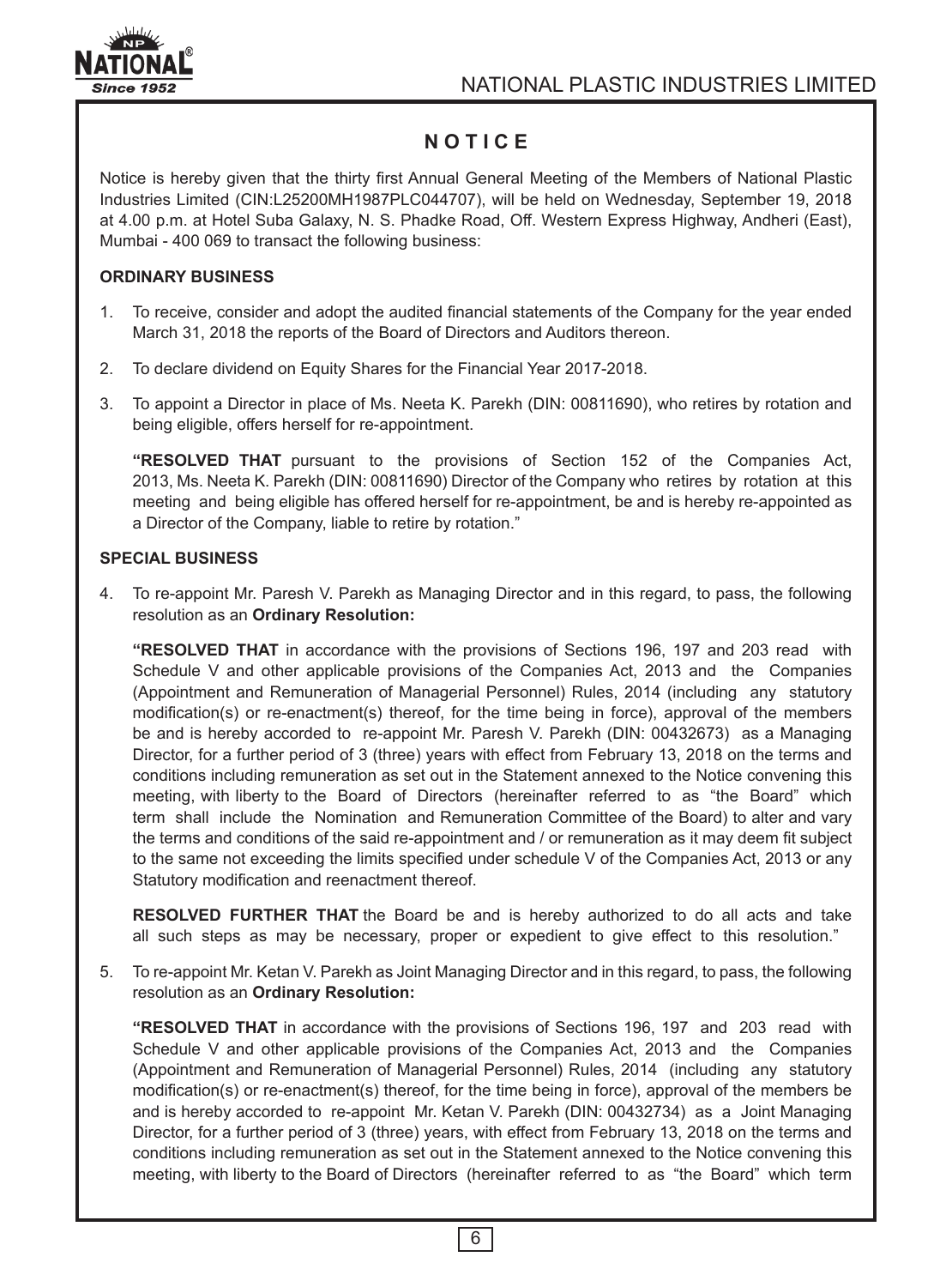

shall include the Nomination and Remuneration Committee of the Board) to alter and vary the terms and conditions of the said re-appointment and / or remuneration as it may deem fit subject to the same not exceeding the limits specified under schedule V of the Companies Act, 2013 or any Statutory modification and reenactment thereof .

**RESOLVED FURTHER THAT** the Board be and is hereby authorized to do all acts and take all such steps as may be necessary, proper or expedient to give effect to this resolution."

6. To consider and if thought fit, to pass, the following Resolution as an **Ordinary Resolution:**

**"RESOLVED THAT** pursuant to the provisions of Section 148 and other applicable provisions of the Companies Act, 2013 read with the Rules made thereunder (including any statutory modification(s) or re-enactment thereof for the time being in force), M/s. N. Ritesh & Associates, Cost Accountants (Firm Registration No. R100675) appointed by the Board of Directors as Cost Auditors of the Company to conduct audit of cost records of the Company for the financial year 2018-2019 at remuneration of  $\overline{575,000}$ /- (Rupees Seventy Five Thousand only) plus taxes and reimbursement of out of pocket expenses at actual, be and is hereby ratified and confirmed."

7. To consider and if thought fit, to pass, the following resolution as an **Ordinary Resolution:**

**"RESOLVED THAT** pursuant to the provisions of Sections 149, 150 and 152 read with Schedule IV and other applicable provisions, if any, of the Companies Act, 2013 ("the Act") and the Companies (Appointment and Qualification of Directors) Rules, 2014 and the applicable provisions of the Securities and Exchange Board of India (Listing Obligations and Disclosure Requirements) Regulations, 2015 (including any statutory modification(s) or re-enactment(s) thereof, for the time being in force), Mr. Rajeev Rajan S. Kapur (DIN: 00338947), who qualifies for being appointed as an Independent Director be and is hereby appointed as an Independent Director of the Company and to hold office for a term of 5 (five) consecutive years, years with effect from the date of this Annual General Meeting of the Company and whose term of office shall not be liable to retirement by rotation."

> **On behalf of the Board of Directors For National Plastic Industries Limited**

**Date: August 03, 2018 Place: Mumbai Company Secretary**

**Sd/-**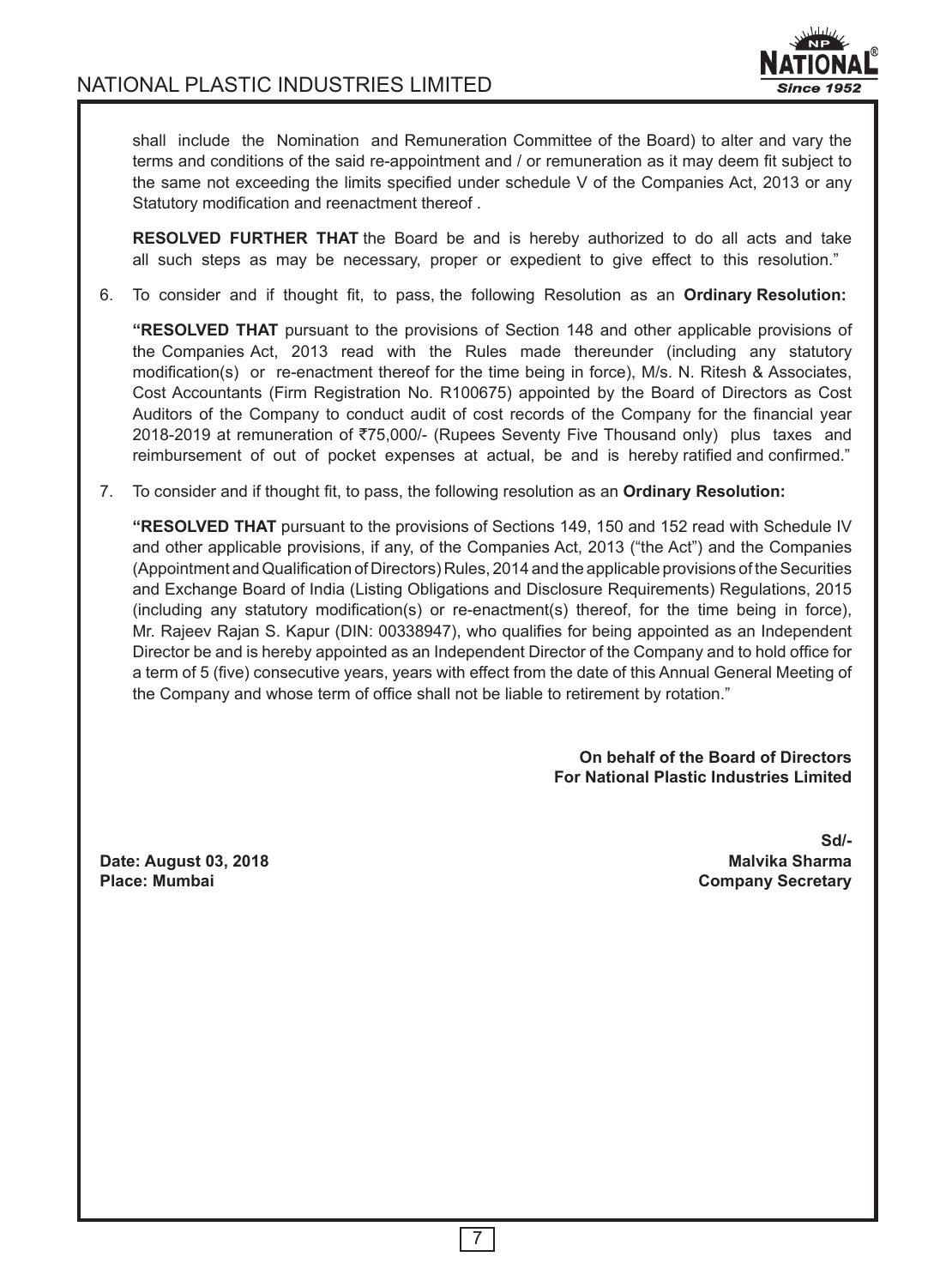

# **NOTES**

- 1. The Explanatory Statement pursuant to the provisions of Section 102 of the Companies Act, 2013 in respect of the business at item no. 4 to 7 above is annexed hereto and forms as a part of the notice.
- 2. The relevant details as required under Regulation 36(3) of SEBI (Listing Obligations and Disclosure Requirements) Regulations, 2015, of the person seeking re-appointment and appointment as Director under Item No. 3,4,5 and 7 of the Notice is also annexed.
- **3. A MEMBER ENTITLED TO ATTEND AND VOTE AT THE MEETING IS ENTITLED TO APPOINT A PROXY TO ATTEND AND VOTE INSTEAD OF HIMSELF AND THE PROXY NEED NOT BE A MEMBER OF THE COMPANY. THE INSTRUMENT APPOINTING A PROXY, TO BE EFFECTIVE, MUST BE DULY FILLED, STAMPED AND SIGNED AND MUST BE DEPOSITED AT THE REGISTERED OFFICE OF THE COMPANY NOT LESS THAN 48 HOURS BEFORE THE COMMENCEMENT OF THE MEETING.**

**A person can act as a proxy on behalf of members not exceeding fifty (50) and holding in the aggregate not more than ten percent (10%) of the total share capital of the Company carrying voting rights. Further, a member holding more than ten percent (10%) of the total share capital of the Company carrying voting rights may appoint a single person as proxy and such person shall not act as proxy for any other person or shareholder.**

- 4. Corporate Members intending to send their authorized representatives to attend the meeting are requested to send a certified copy of the Board Resolution authorizing their representative to attend and vote on their behalf at the meeting.
- 5. During the period beginning 24 hours before the time fixed for the commencement of the meeting and ending with the conclusion of the meeting, a member would be entitled to inspect the proxies lodged at any time during the business hours of the Company, provided that not less than three days of notice in writing is given to the Company.
- 6. The Annual Report will also be available on the website of the Company at www.nationalplastic.com in the Investors section.
- 7. The Register of Members and the Share Transfer Books shall remain closed from Thursday, September 13, 2018 to Wednesday, September 19, 2018 (both days inclusive), for the purpose of payment of Dividend and Annual General Meeting (AGM) of the Company.
- 8. Subject to the provisions of the Companies Act, 2013 ('the Act'), dividend as recommended by the Board of Directors for the year ended March 31, 2018, if declared at the AGM, will be paid within a period of 30 days from the date of declaration, to those members whose names appear on the Register of Members as on September 12, 2018. The final dividend is Re. 1/- per equity share.
- 9. All the Members are requested to:
	- i. bring their copies of the Annual Report and the duly filled in Attendance Slip for attending the Annual General Meeting.
	- ii. send their queries with respect to the accounts and operations of the Company at least 10 days in advance so that the required information can be made available at the meeting.
	- iii. address all the correspondence relating to dividends, transfer and transmission of shares, change in their registered address, to the Company's Registrar and Transfer Agents, **Sharex Dynamic (India) Pvt. Ltd.**, Unit 1, Luthra Industrial Premises, Safed Pool, Andheri Kurla Road, Andheri (East), Mumbai - 400072.

Members holding shares in the electronic form are advised to inform change in address and updates of bank account details directly to their respective depository participant(s). We urge the members to utilize the Electronic Clearing System (ECS) for receiving dividends.

- iv. quote their Folio No. / DP ID and Client ID No. in all their correspondence with the Registrar and Share Transfer Agents.
- v. intimate Registrar and Share Transfer Agents M/s. Sharex Dynamic (India) Pvt. Ltd. for consolidation of their folios, in case they are having more than one folio.

8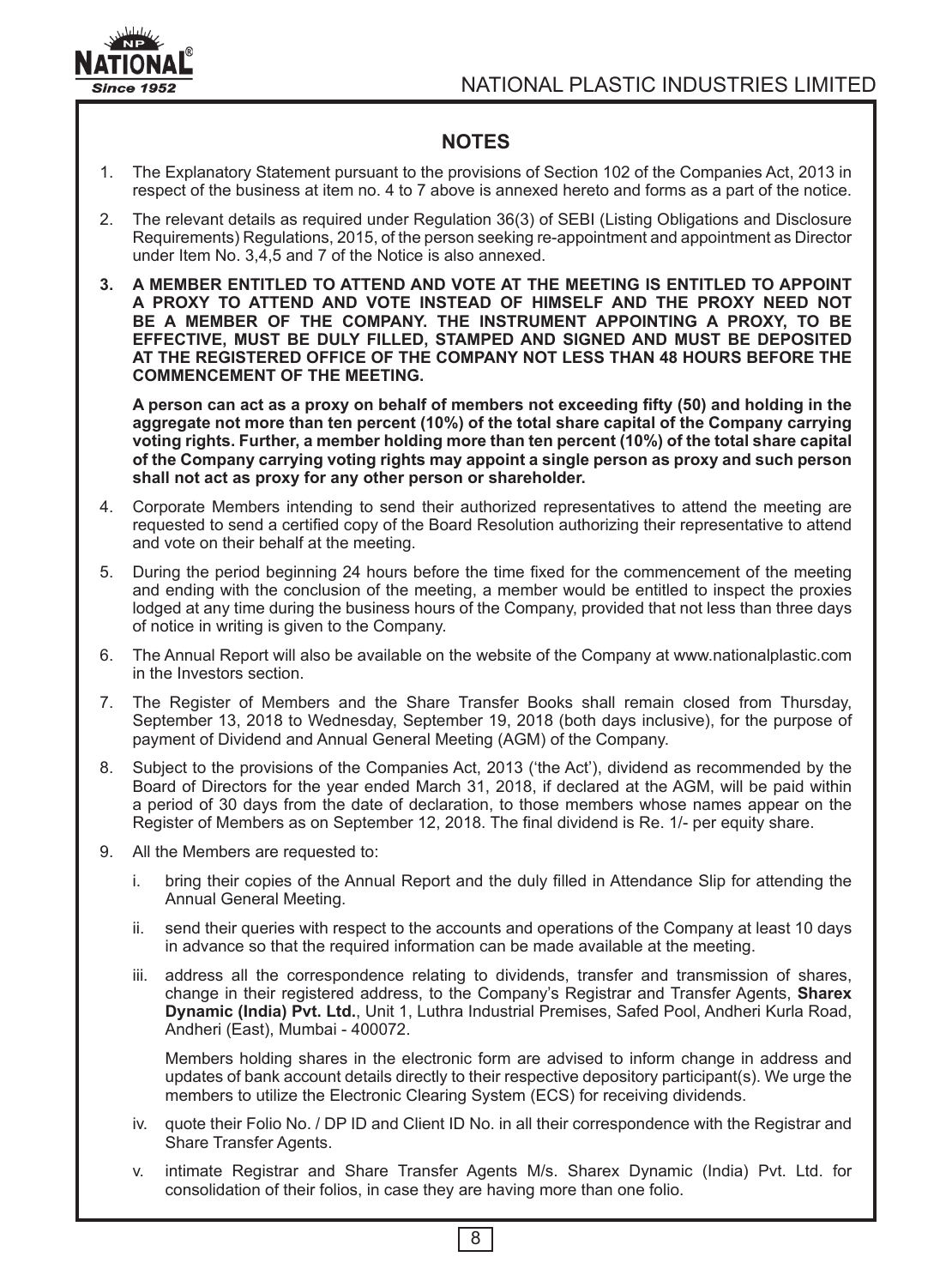

- vi. note that no gifts/coupons shall be distributed at the Annual General Meeting.
- 10. The Notice of AGM, Annual Report and Attendance Slip are being sent in electronic mode as a link to all the Members whose email address is registered with the Company or the Depository Participant(s), unless any Member has requested for the hard copy of the same. For members who have not registered their email address, physical copies of the Notice of AGM, Annual Report and Attendance Slip are being sent in the permitted mode.
- 11. The route map showing directions to reach the venue of the AGM is set out in the Report.
- 12. In case of Joint holders attending the meeting, only such joint holder whose name is higher in the order of names will be entitled to vote.

#### 13. **VOTING THROUGH ELECTRONIC MEANS:**

- I. Pursuant to the provisions of Section 108 of the Companies Act, 2013 read with Rule 20 of the Companies (Management and Administration) Amendment Rules, 2015 and the Regulation 44(1) of the Securities and Exchange Board of India (Listing Obligations and Disclosure Requirements) Regulations, 2015, the Company is pleased to provide members facility to exercise their right to vote at the AGM by electronic means through remote e-voting platform provided by Central Depository Services (India) Limited [CDSL]. The facility for voting, through ballot paper, will also be made available at the AGM and the members attending the AGM who have not already cast their votes by remote e-voting shall be able to exercise their right at the AGM through ballot paper
- II. The members who have cast their vote by remote e-voting prior to the AGM may also attend the AGM but shall not be entitled to cast their vote again.
- III. The remote e-voting period commences on September 16, 2018 (9:00AM) and ends on September 18, 2018 (5:00 PM). During this period members of the Company, holding shares either in physical form or in dematerialized form, as on the cut-off date of September 12, 2018, may cast their vote by remote e-voting. The remote e-voting module shall be disabled by CDSL for voting thereafter. Once the vote on a resolution is cast by the member, the member shall not be allowed to change it subsequently.
- IV. The process and manner for remote e-voting are as under:
	- a. The shareholders should log on to the e-voting website www.evotingindia.com.
	- b. Click on Shareholders / Member.
	- c. Now Enter your User ID
		- For CDSL: 16 digits beneficiary ID,
		- For NSDL: 8 Character DP ID followed by 8 Digits Client ID,
		- Members holding shares in Physical Form should enter Folio Number registered with the Company.
	- d. Next enter the Image Verification as displayed and Click on Login.
	- e. If you are holding shares in demat form and had logged on to www.evotingindia.com and voted on an earlier voting of any company, then your existing password is to be used.
	- f. If you are a first time user follow the steps given below: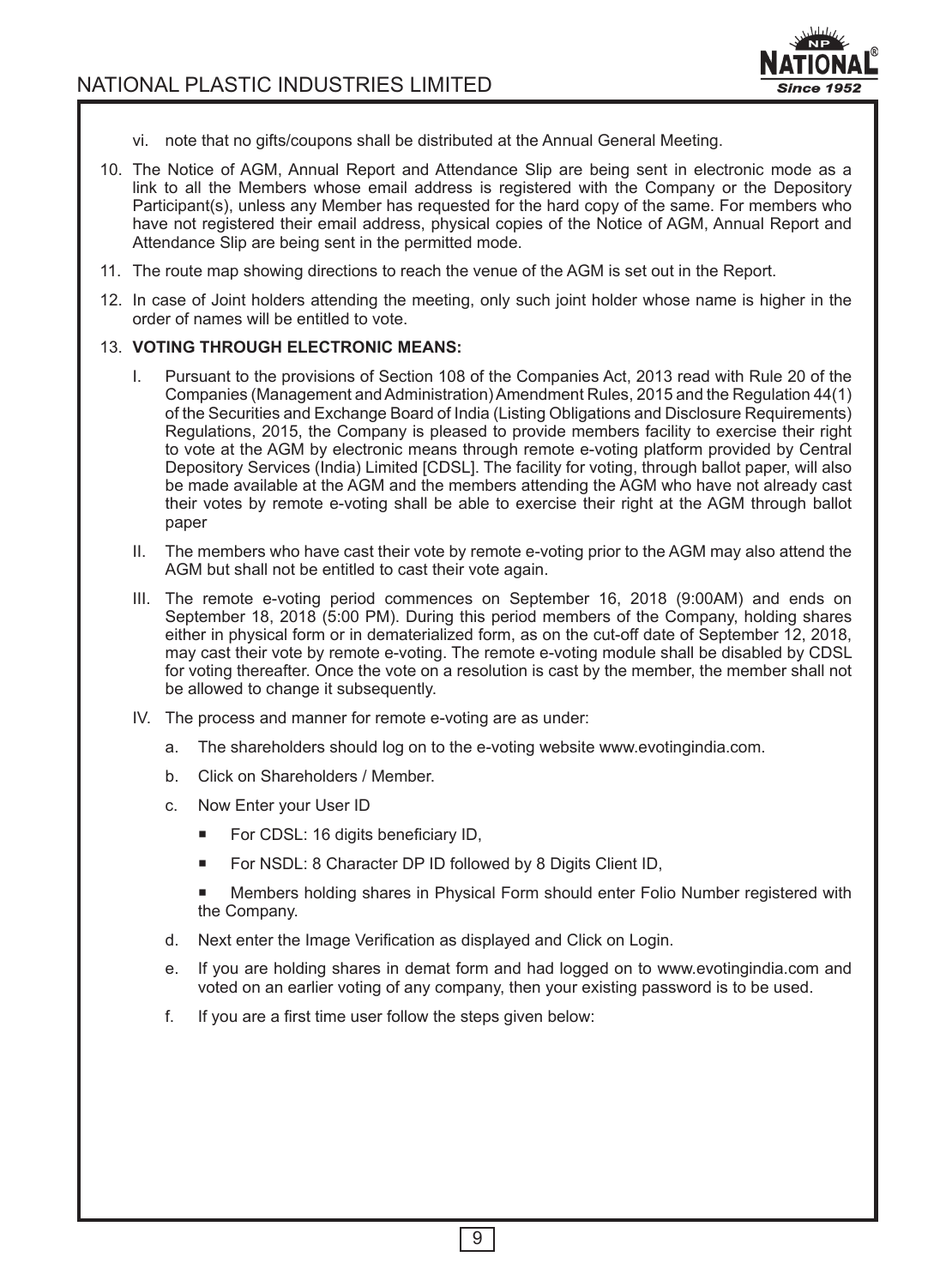

|                                                             |      | For Members holding shares in Demat Form and Physical<br><b>Form</b>                                                                                                                                             |
|-------------------------------------------------------------|------|------------------------------------------------------------------------------------------------------------------------------------------------------------------------------------------------------------------|
| <b>PAN</b>                                                  |      | Enter your 10 digit alpha-numeric PAN issued by Income Tax<br>Department (Applicable for both demat shareholders as well as<br>physical shareholders)                                                            |
|                                                             |      | Members who have not updated their PAN with the Company/<br>٠<br>Depository Participant are requested to use the first two<br>letters of their name and the 8 digits of the sequence number<br>in the PAN Field. |
|                                                             |      | In case the sequence number is less than 8 digits enter the<br>٠<br>applicable number of 0's before the number after the first two<br>characters of the name in CAPITAL letters.                                 |
|                                                             |      | For example: If your name is Ramesh Kumar with sequence<br>number 1 then enter RA00000001 in the PAN Field.                                                                                                      |
| <b>Dividend</b><br>Details <b>OR</b> Date of<br>Birth (DOB) | Bank | Enter the Dividend Bank Details or Date of Birth (in dd/mm/yyyy<br>format) as recorded in your demat account or in the company<br>records in order to login.                                                     |
|                                                             |      | If both the details are not recorded with the depository or<br>company please enter the member id / folio number in the<br>Dividend Bank details field as mentioned in instruction (c).                          |

- g. After entering these details appropriately, click on "SUBMIT" tab.
- h. Members holding shares in physical form will then directly reach the Company selection screen. However, members holding shares in demat form will now reach 'Password Creation' menu wherein they are required to mandatorily enter their login password in the new password field. Kindly note that this password is to be also used by the demat holders for voting for resolutions of any other company on which they are eligible to vote, provided that company opts for e-voting through CDSL platform. It is strongly recommended not to share your password with any other person and take utmost care to keep your password confidential.
- i. For Members holding shares in physical form, the details can be used only for e-voting on the resolutions contained in this Notice.
- j. Click on the EVSN of National Plastic Industries Limited on which you choose to vote.
- k. On the voting page, you will see "RESOLUTION DESCRIPTION" and against the same the option "YES/NO" for voting. Select the option YES or NO as desired. The option YES implies that you assent to the Resolution and option NO implies that you dissent to the Resolution.
- l. Click on the "RESOLUTIONS FILE LINK" if you wish to view the entire Resolution details.
- m. After selecting the resolution you have decided to vote on, click on "SUBMIT". A confirmation box will be displayed. If you wish to confirm your vote, click on "OK", else to change your vote, click on "CANCEL" and accordingly modify your vote.
- n. Once you "CONFIRM" your vote on the resolution, you will not be allowed to modify your vote.
- o. You can also take a print of the votes cast by clicking on "Click here to print" option on the Voting page.
- p. If a demat account holder has forgotten the login password then Enter the User ID and the image verification code and click on Forgot Password& enter the details as prompted by the system.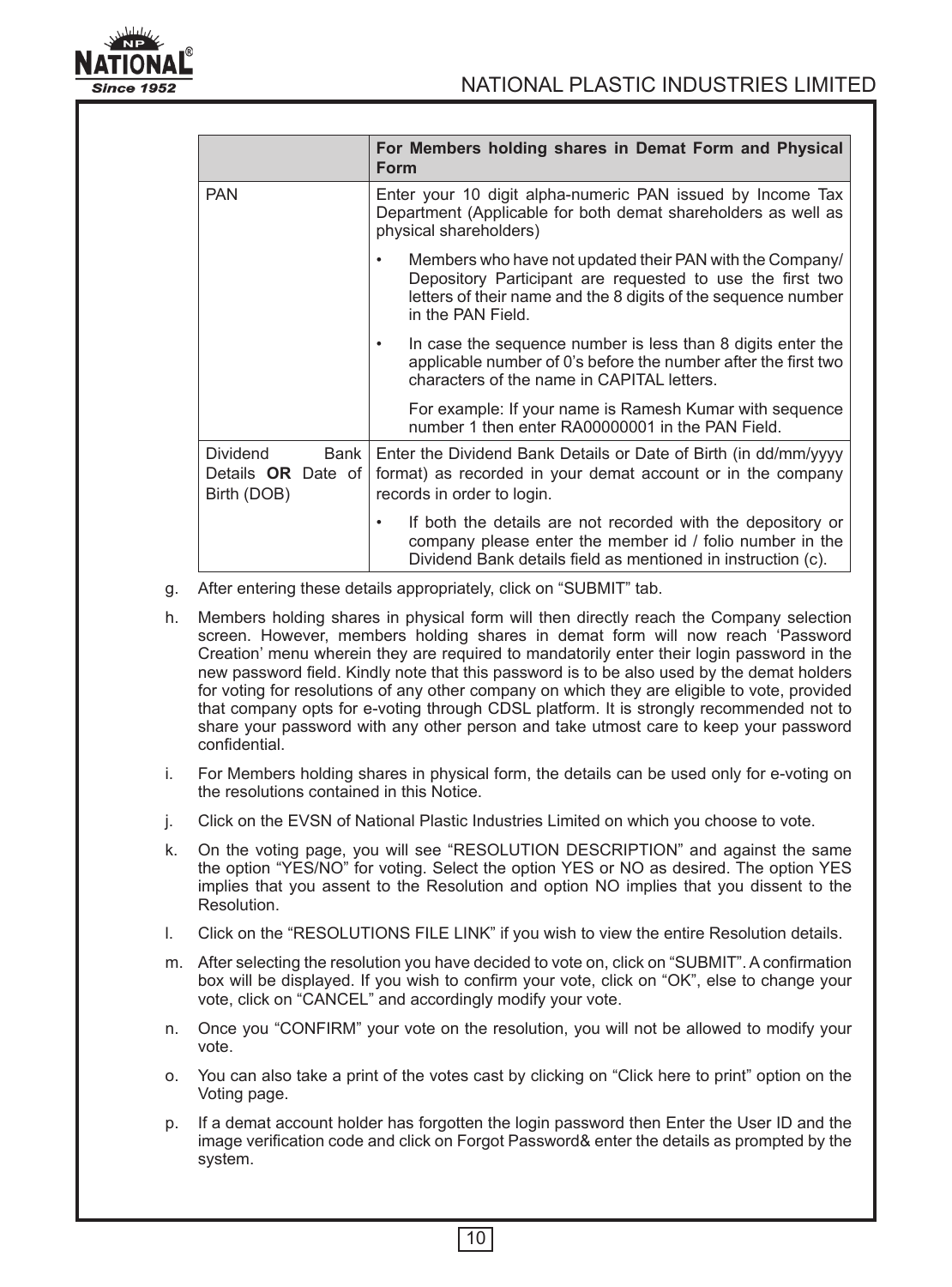

q. Shareholders can also cast their vote using CDSL's mobile app m-Voting available for android based mobiles. The m-Voting app can be downloaded from Google Play Store. Apple & Windows phone user can download the app from the App Store and Windows Phone Store respectively. Please follow the instructions as prompted by the mobile app while voting on your mobile.

#### r. **NOTE FOR NON – INDIVIDUAL SHAREHOLDERS AND CUSTODIANS**

- Non-Individual shareholders (i.e. other than Individuals, HUF, NRI etc.) and Custodian are required to log on to www.evotingindia.com and register themselves as Corporate.
- A scanned copy of the Registration Form bearing the stamp and sign of the entity should be emailed to helpdesk.evoting@cdslindia.com.
- After receiving the login details a Compliance User should be created using the admin login and password. The Compliance User would be able to link the account(s) for which they wish to vote on.
- The list of accounts linked in the login should be mailed to helpdesk.evoting@cdslindia. com and on approval of the accounts they would be able to cast their vote.
- A scanned copy of the Board Resolution and Power of Attorney (POA) which they have issued in favour of the Custodian, if any, should be uploaded in PDF format in the system for the scrutinizer to verify the same.
- V. In case you have any queries or issues regarding e-voting, you may refer the Frequently Asked Questions ("FAQs") and e-voting manual available at www.evotingindia.com, under help section or write an email to helpdesk.evoting@cdslindia.com.
- VI. A member may participate in the AGM even after exercising his right to vote through remote e-voting but shall not be allowed to vote again at the AGM.
- VII. A person, whose name is recorded in the register of members or in the register of beneficial owners maintained by the depositories as on the cut-off date only shall be entitled to avail the facility of remote e-voting or voting at the AGM through ballot paper.
- VIII. Mrs. Jayshree A. Lalpuria, Practicing Company Secretary (Membership No. 17629) of Jayshree A. Lalpuria & Co. has been appointed as the Scrutinizer for providing facility to the members of the Company to scrutinize the voting and remote e-voting process in a fair and transparent manner.
- IX. The Chairman shall, at the AGM, at the end of discussion on the resolutions on which voting is to be held, allow voting with the assistance of scrutinizer, by use of "Ballot Paper" for all those members who are present at the AGM but have not cast their votes by availing the remote e-voting facility.
- X. The Scrutinizer shall after the conclusion of voting at the general meeting, will first count the votes cast at the meeting and thereafter, unblock the votes cast through remote e-voting in the presence of at least two witnesses not in the employment of the Company and shall make, not later than three days of the conclusion of the AGM, a consolidated scrutinizer's report of the total votes cast in favour or against, if any, to the Chairman or a person authorized by him in writing, who shall countersign the same and declare the result of the voting forthwith.
- XI. The Results declared alongwith the report of the Scrutinizer shall be placed on the website of the Company www.nationalplastic.com and on the website of CDSL immediately after the declaration of result by the Chairman or a person authorized by him in writing. The results shall also be immediately forwarded to the BSE Limited, Mumbai.
- XII. The voting rights of members shall be in proportion to their shares of the paid-up equity share capital of the company as on the cut-off date i.e September 12, 2018.
- XIII. Any person, who acquires shares of the Company and become member of the Company after dispatch of the notice and holding shares as of the cut-off date i.e. September 12, 2018, may obtain the login ID and password by sending a request investor@nationalplastic.com.

11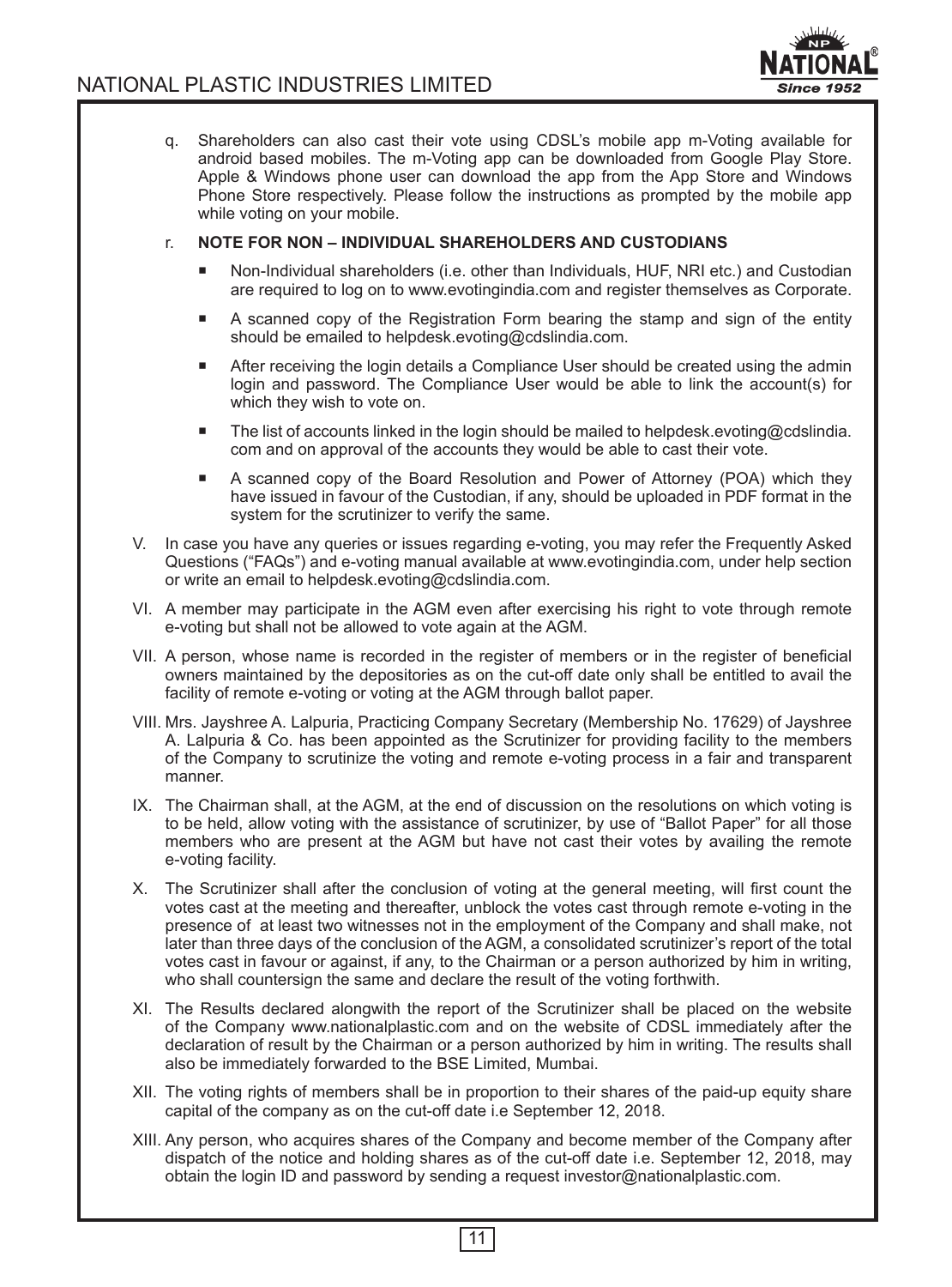

- 14. For transfer of shares held in Physical mode the transferee should submit along with the transfer documents copy of PAN Card for registration of transfer request.
- 15. The Securities and Exchange Board of India (SEBI) and Reserve Bank of India (RBI) have advised all listed companies to mandatorily use the Electronic Clearing Services (ECS) mandate facility wherever possible for payment of dividend to the Members. In view of this stipulation, the Company has implemented the ECS facility. Members holding shares in physical form are requested to provide the Company with ECS details for crediting the future dividend payment directly to their respective bank accounts. The Company shall be able to co-ordinate with the bankers only on receipt of necessary information. The Members holding shares in electronic form may instruct their DP's accordingly.
- 16. The Securities and Exchange Board of India (SEBI) has mandated the submission of Permanent Account Number (PAN) by every participant in securities market. Members holding shares in electronic form are, therefore, requested to submit their PAN to their Depository Participants with whom they are maintaining their demat accounts. Members holding shares in physical form can submit their PAN to the Company / Sharex Dynamic (India) Private Limited (RTA) Unit No. 1, Luthra Industrial Premises, Safed Pool, Andheri Kurla Road, Andheri (East), Mumbai - 400 072, Tel. No.: 022 2851 5606, website: www.sharexindia.com.
- 17. Members holding shares in dematerialized form are requested to intimate all changes pertaining to their registered email id, bank details, NECS, Mandates, Nominations, power of attorney etc to their Depository Participants. Changes intimated to the Depository Participants will then be automatically reflected in the Company's records which will help the Company and its Registrar and Transfer Agents, M/s. Sharex Dynamic (India) Private Limited, to provide efficient and better service to the Members. Members holding shares in physical form are requested to advice such changes to the Company's Registrar and Transfer Agents, M/s. Sharex Dynamic (India) Private Limited.
- 18. Members holding shares in physical form are requested to consider converting their holding to dematerialized form to eliminate all risks associated with physical shares. Further, as per Securities and Exchange Board of India (Listing Obligations and Disclosures Requirements) (Fourth Amendment) Regulations, 2018 SEBI has decided that Securities of listed companies can be transferred only in dematerialized form from December 5, 2018. In view of the above and to avail various benefits of dematerialization, members are advised to dematerialize shares held by them in physical form. Members can contact the Company's Registrar and Transfer Agents, M/s. Sharex Dynamic (India) Private Limited for assistance in this regard.
- 19. Those members who have so far not encashed their dividend warrants for below mentioned financial years, may claim or approach the company or Registrar and Share Transfer Agents as mentioned above for the payment thereof, as the same will be transferred to Investor Education Protection Fund (IEPF) established pursuant to section 125(1) of the Companies Act, 2013 if a member does not claim amount for a consecutive period of seven years or more.

| Financial Year ended | Due Date of Transfer |
|----------------------|----------------------|
| 2010-11              | November 02, 2018    |
| 2011-12              | November 01, 2019    |
| 2014-15              | November 05, 2022    |
| 2015-16              | October 29, 2023     |
| 2016-17              | October 29, 2024     |

In accordance with section 124(6) of the Act read with Rule 6 of Investor Education and Protection Fund Authority (Accounting, Audit, Transfer and Refund) Rules, 2016 as amended time to time, if a member does not claim the dividend amount for consecutive period of seven years or more, then the shares held by him/ her shall be transferred to Demat account of IEPF authority. However, both unclaimed dividend and shares transferred to IEPF authority can be claimed from IEPF authority by making an online application in the prescribed form IEPF-5 available on www.iepf.gov.in and by sending the physical copy of the same duly signed along with requisite documents to the company at the registered office for verification of the claim. The Company Secretary acts as the Nodal Officer for IEPF matters.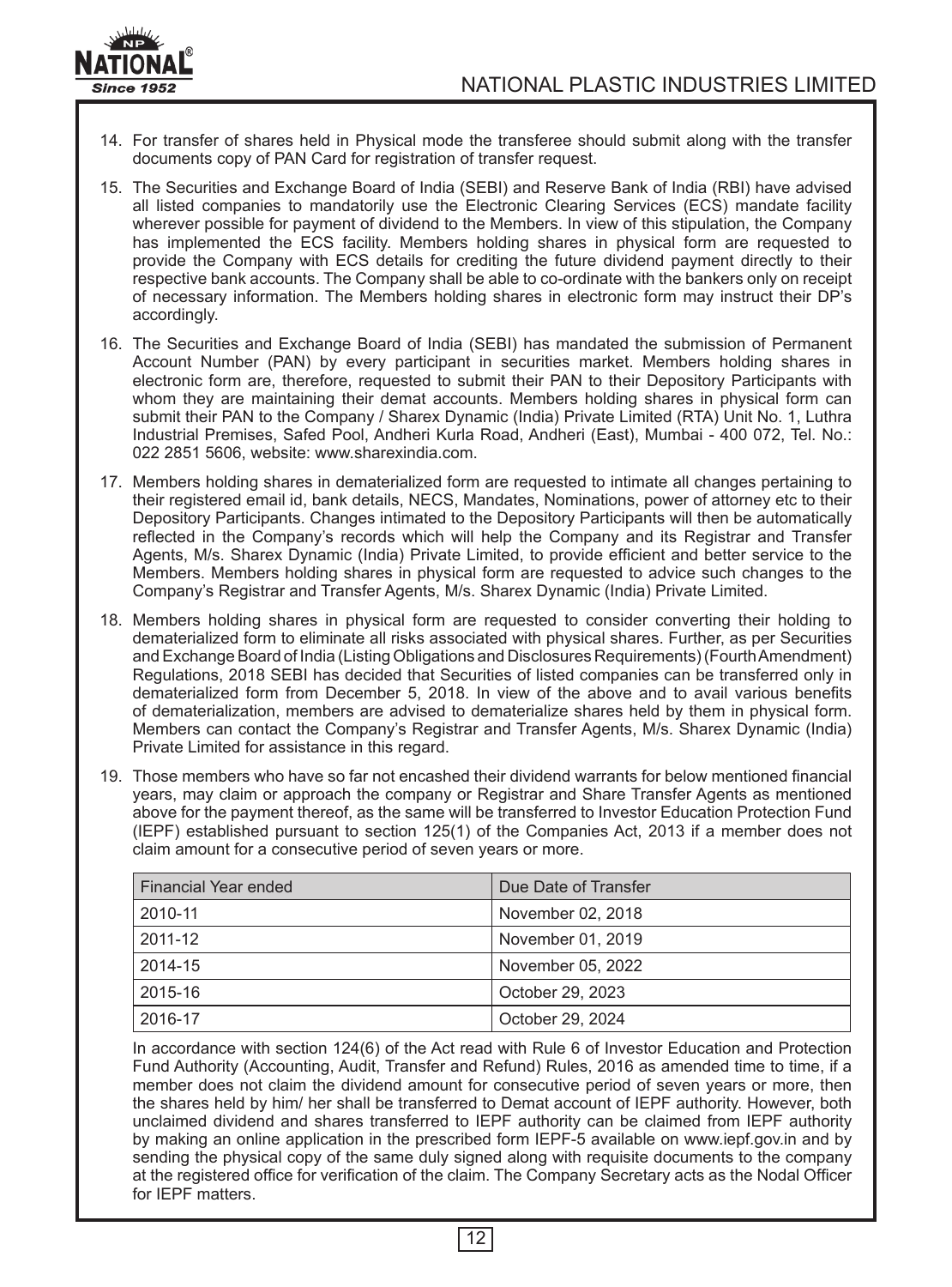

- 20. Pursuant to the provisions of Investor Education and Protection Fund (Uploading of information regarding unpaid and unclaimed amounts lying with companies) Rules, 2012, the Company has uploaded the details of unpaid and unclaimed amounts lying with the Company as on September 20, 2017 (date of last Annual General Meeting) on the website of the Company (www.nationalplastic. com), as also on the website of the Ministry of Corporate Affairs.
- 21. For receiving all communication including Annual Report, Notices, Circulars, etc. from the Company electronically, the members, who have not registered/updated their e-mail address so far, are requested to register/update their e-mail addresses, in respect of electronic holdings with the Depository through their concerned Depository Participant. Members who hold shares in physical form and who are desirous of receiving the communications/documents in electronic form are requested to promptly register their e-mail addresses with the Company.
- 22. Adhering to the various requirements set out in the Investor Education and Protection Fund Authority (Accounting, Audit, Transfer and Refund) Rules, 2016, as amended, the Company has, during financial year 2017-18, transferred to the IEPF Authority all shares in respect of which dividend had remained unpaid or unclaimed for seven consecutive years or more as on the due date of transfer. Details of shares transferred to the IEPF Authority are available on the website of the Company. The said details have also been uploaded on the website of the IEPF Authority and the same can be accessed through the link: www.iepf.gov.in.

Further, Members may note that shares as well as unclaimed dividends transferred to IEPF Authority can be claimed back from them. Concerned members/investors are advised to visit the weblink: http://iepf.gov.in/IEPFA/refund.html or contact RTA for lodging claim for refund of shares and / or dividend from the IEPF Authority

### **IMPORTANT NOTES TO THE SHAREHOLDERS:**

Some important notes pertaining to dividend and shares of the shareholders are given below. The shareholders can access the same on the Company's website at the below links:

a) The details of dividend which has remained unpaid/ unclaimed for the past seven years can be viewed on the Company's website at:

http://www.nationalplastic.com/MenuDetailsCommon/Details/129

b) The details of the members whose shares have been transferred to the IEPF authority is available on Company's website at:

http://nationalplastic.com/UploadedFiles/Files/List\_of\_Shareholders\_whose\_shares\_are\_ liable to be transferred to IEPF.pdf

**Please note that as a valued shareholder of the Company, you are always entitled to receive, on request, a printed copy of the Annual Report and all other documents as stated above, free of cost.**

> **On behalf of the Board of Directors For National Plastic Industries Limited**

**Date: August 03, 2018 Malvika Sharma**

**Sd/- Company Secretary**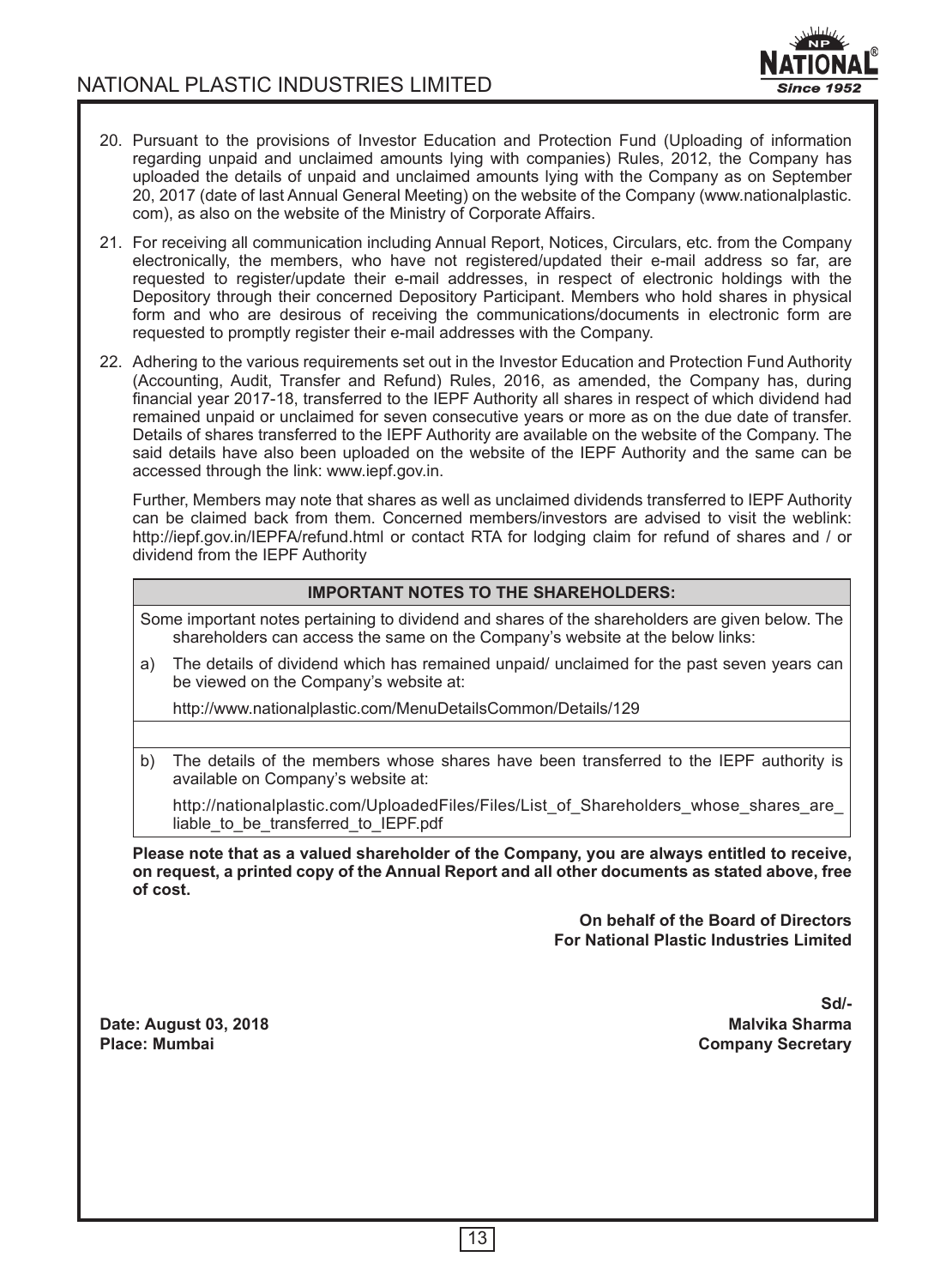

# **Explanatory Statement pursuant to Section 102 of the Companies Act, 2013**

In terms of Section 102 of the Companies Act, 2013, the following statement sets out all the material facts relating to Item Nos. 4,5,6 and 7 of the Notice dated August 03, 2018:

#### **Item No. 4**

The Board of Directors of the Company ("the Board") at its meeting held on February 13, 2018 has, subject to approval of members, reappointed Mr. Paresh V. Parekh (DIN: 00432673) as a Managing Director, for a further period of 3 (three) with effect from February 13, 2018 on terms and conditions including remuneration as recommended by the Nomination and Remuneration Committee of the Board and approved by the Board.

It is proposed to seek members' approval for the re-appointment of and remuneration payable to Mr. Paresh V. Parekh as a Managing Director, in terms of the applicable provisions of the Act.

The main terms of reappointment are as follows:

- 1. **Period of Appointment:** 3 Years from 13.02.2018 to 12.02.2021
- 2. **Salary:** ₹ 50,000/- per month.
- 3. **Perquisites:**
	- a) Housing: Free furnished accommodation or HRA of  $\bar{\tau}$  25,000/- per month in lieu of company provided accommodation.
	- b) City Compensatory Allowance  $\bar{\tau}$  15,000/- per month.
	- c) The reimbursement of the medical expenses of self and his family subject to ceiling of one month salary in a year or three months salary over a period of three years.
	- d) Leave Travel Concession for self and family, once in a year as per the rules specified by the Company.
	- e) Fees of club other than admission and life membership fee of maximum two clubs.
	- f) Personal accident insurance Premium not to exceed  $\bar{\tau}$  2,000/- per annum.
	- g) Reimbursement of travelling, entertainment expenses and all other expenses incurred for the business of the Company, as per the rules of the rules of the Company.

#### **4. Benefits:**

- a) Contributions to the Provident Fund, Superannuation Fund as per the rules of the Company.
- b) Gratuity not exceeding half a month salary for each completed year of service.
- c) A car with chauffeur shall be provided for the Company's business.
- d) Telephone facility shall be provided at residence, personal long distance on telephone and use of car for private purpose shall be borne by him.
- 5. The aggregate of the remuneration and perquisites as aforesaid in any Financial year shall not exceed the limit, from time to time, under Section 197, Section 198 and other applicable provisions of the Act, read with Schedule V of the said Act or any statutory modifications or re-enactments thereof for the time being in force, or otherwise as may be permissible at law.
- 6. When in any financial year, the Company has no profits or its profits are inadequate, the remuneration including the perquisites as aforesaid will be paid to Mr. Paresh Parekh as minimum remuneration, subject to the applicable provisions prescribed under Section 197 read with Schedule V of the Act, and subject to the approval of the Central Government, if required.
- 7. So long as Mr. Paresh Parekh functions as the Managing Director of the Company he shall be subject to retirement by rotation.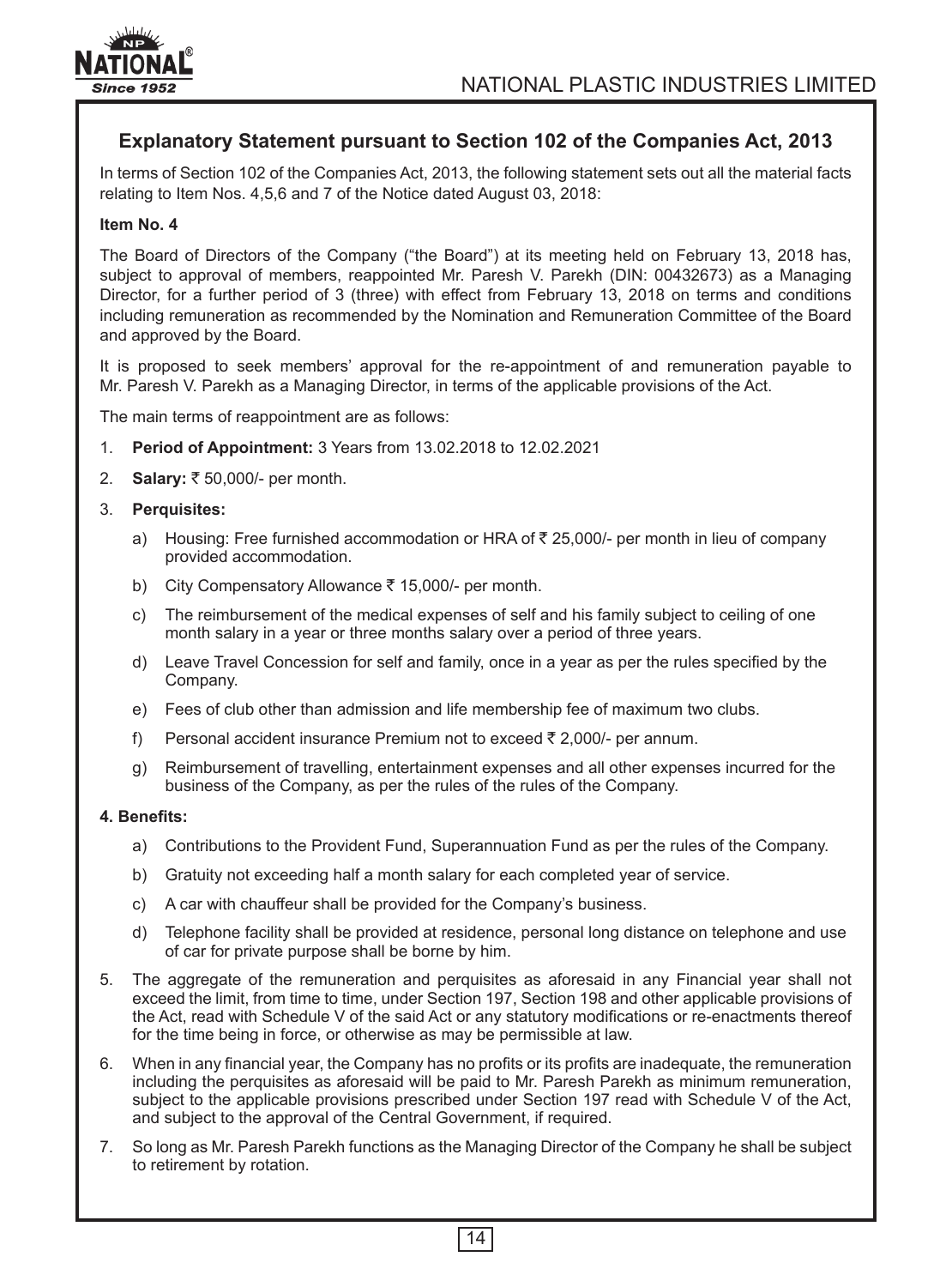

The above may be treated as a written memorandum setting out the terms of re-appointment of Mr. Paresh V. Parekh under section 190 of the Act.

Details of Mr. Paresh V. Parekh are provided in "Annexure" to the Notice pursuant to the provisions of (i) the Securities and Exchange Board of India (Listing Obligations and Disclosure Requirements) Regulations, 2015 and (ii) Secretarial Standard on General Meetings ("SS-2"), issued by the Institute of Company Secretaries of India.

Mr. Paresh V. Parekh is interested in the resolution set out at Item No. 4 of the Notice. Mr. Ketan V. Parekh, Joint Managing Director being related to Mr. Paresh V. Parekh may be deemed to be interested in the said resolution. The other relatives of Mr. Parekh V. Parekh may be deemed to be interested in the resolution set out at Item No. 4 of the Notice, to the extent of their shareholding interest, if any, in the Company.

Save and except the above, none of the other Directors / Key Managerial Personnel of the Company / their relatives are, in any way, concerned or interested, financially or otherwise, in the aforementioned resolution.

The Board commends the Ordinary Resolution set out at Item No. 4 of the Notice for approval by the members.

#### **Item No. 5**

The Board of Directors of the Company ("the Board") at its meeting held on February 13, 2018 has, subject to approval of members, reappointed Mr. Ketan V. Parekh (DIN: 00432734) as a Joint Managing Director, for a further period of 3 (three) years with effect from February 13, 2018 on terms and conditions including remuneration as recommended by the Nomination and Remuneration Committee of the Board and approved by the Board.

It is proposed to seek members' approval for the re-appointment of and remuneration payable to Mr. Ketan V. Parekh as a Joint Managing Director, in terms of the applicable provisions of the Act.

The main terms of reappointment are as follows:

- 1. **Period of Appointment:** 3 Years from 13.02.2018 to 12.02.2021
- 2. **Salary:** ` 50,000/- per month.
- 3. **Perquisites:**
	- a) Housing: Free furnished accommodation or HRA of  $\bar{\tau}$  25,000/- per month in lieu of company provided accommodation.
	- b) City Compensatory Allowance  $\bar{\tau}$  15,000/- per month.
	- c) The reimbursement of the medical expenses of self and his family subject to ceiling of one month salary in a year or three months salary over a period of three years.
	- d) Leave Travel Concession for self and family, once in a year as per the rules specified by the Company.
	- e) Fees of club other than admission and life membership fee of maximum two clubs.
	- f) Personal accident insurance Premium not to exceed  $\bar{\tau}$  2,000/- per annum.
	- g) Reimbursement of travelling, entertainment expenses and all other expenses incurred for the business of the Company, as per the rules of the rules of the Company.

#### **4. Benefits:**

- a) Contributions to the Provident Fund, Superannuation Fund as per the rules of the Company.
- b) Gratuity not exceeding half a month salary for each completed year of service.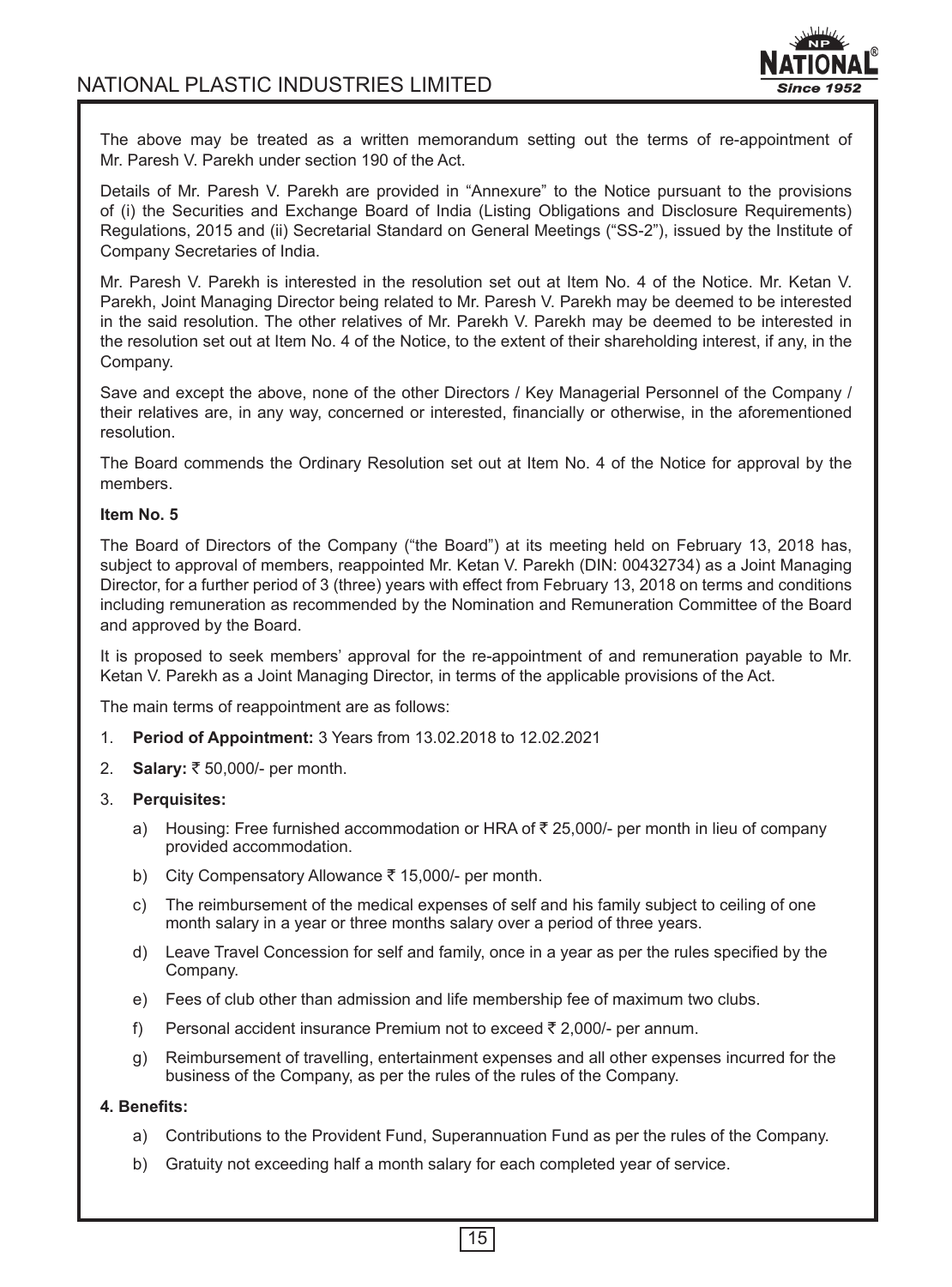

- c) A car with chauffeur shall be provided for the Company's business.
- d) Telephone facility shall be provided at residence, personal long distance on telephone and use of car for private purpose shall be borne by him.
- 5. The aggregate of the remuneration and perquisites as aforesaid in any Financial year shall not exceed the limit, from time to time, under Section 197, Section 198 and other applicable provisions of the Act, read with Schedule V of the said Act or any statutory modifications or re-enactments thereof for the time being in force, or otherwise as may be permissible at law.
- 6. When in any financial year, the Company has no profits or its profits are inadequate, the remuneration including the perquisites as aforesaid will be paid to Mr. Ketan Parekh as minimum remuneration, subject to the applicable provisions prescribed under Section 197 read with Schedule V of the Act, and subject to the approval of the Central Government, if required.
- 7. So long as Mr. Ketan V. Parekh functions as the Joint Managing Director of the Company he shall be subject to retirement by rotation.

The above may be treated as a written memorandum setting out the terms of re-appointment of Mr. Ketan V. Parekh under section 190 of the Act.

Details of Mr. Ketan V. Parekh are provided in "Annexure" to the Notice pursuant to the provisions of (i) the Securities and Exchange Board of India (Listing Obligations and Disclosure Requirements) Regulations, 2015 and (ii) Secretarial Standard on General Meetings ("SS-2"), issued by the Institute of Company Secretaries of India.

Mr. Ketan V. Parekh is interested in the resolution set out at Item No. 5 of the Notice. Mr. Paresh V. Parekh, Managing Director and Mrs. Neeta K. Parekh, Director being related to Mr. Ketan V. Parekh may be deemed to be interested in the said resolution. The other relatives of Mr. Ketan V. Parekh may be deemed to be interested in the resolution set out at Item No. 5 of the Notice, to the extent of their shareholding interest, if any, in the Company.

Save and except the above, none of the other Directors / Key Managerial Personnel of the Company / their relatives are, in any way, concerned or interested, financially or otherwise, in the aforementioned resolution.

The Board commends the Ordinary Resolution set out at Item No. 5 of the Notice for approval by the members.

#### **Item No. 6**

Section 148 (1) of the Companies Act, 2013 inter alia provides that the Central Government may direct audit of Cost records of class of Companies as may be prescribed. In pursuance of Rule 14 of the Companies (Audit and Auditors) Rules, 2014, the Board shall appoint an individual who is cost accountant in practice or a firm of cost accountants in practice as cost auditor, on the recommendations of the Audit Committee, which shall also recommend remuneration for such cost auditor. The remuneration recommended by the Audit Committee shall be considered and approved by the Board and ratified by the members.

On the recommendation of Audit Committee in its meeting held on May 29, 2018 the Board has considered and approved the appointment of M/s N. Ritesh & Associates (Firm Registration No.R100675) Cost Accountants for the conduct of the audit of cost records made and maintained by the company, at the remuneration of  $\bar{z}$  75,000/- (Rupees Seventy Five Thousand only) plus Taxes & re-imbursement of out– of– pocket expenses for the financial year 2018-19.

In terms of provisions of Section 148(3) of the Companies Act, 2013 read with Rule 14(a)(ii) of the Companies (Audit and Auditors) Rules, 2014, the remuneration payable to the Cost Auditor along with the reimbursement of expenses incurred towards the audit is required to be ratified by the Members of the Company. Accordingly, consent of the Members is sought to ratify the remuneration payable to the Cost Auditors.